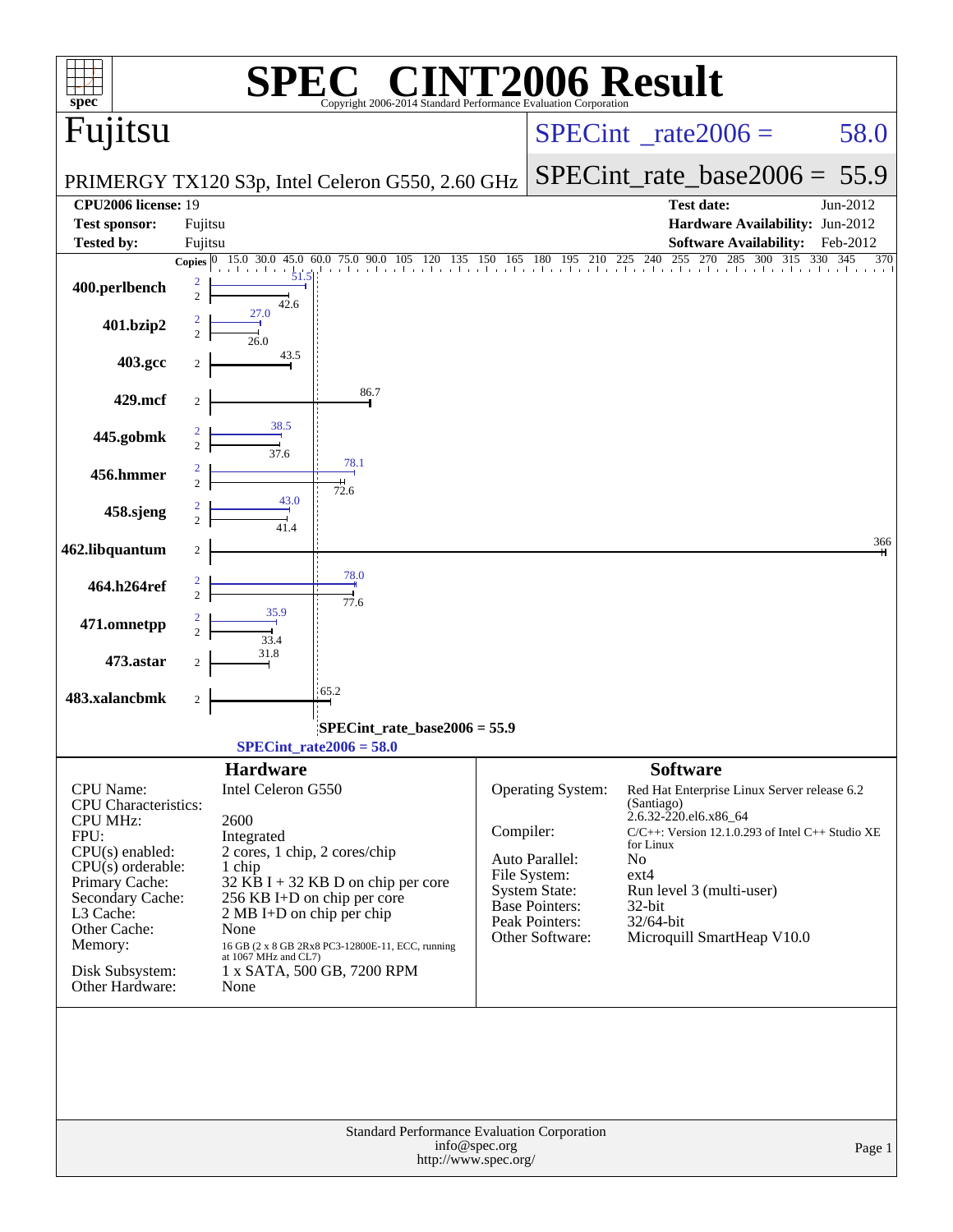

# **[SPEC CINT2006 Result](http://www.spec.org/auto/cpu2006/Docs/result-fields.html#SPECCINT2006Result)**

# Fujitsu

#### SPECint rate $2006 = 58.0$

[SPECint\\_rate\\_base2006 =](http://www.spec.org/auto/cpu2006/Docs/result-fields.html#SPECintratebase2006) 55.9

PRIMERGY TX120 S3p, Intel Celeron G550, 2.60 GHz

**[CPU2006 license:](http://www.spec.org/auto/cpu2006/Docs/result-fields.html#CPU2006license)** 19 **[Test date:](http://www.spec.org/auto/cpu2006/Docs/result-fields.html#Testdate)** Jun-2012 **[Test sponsor:](http://www.spec.org/auto/cpu2006/Docs/result-fields.html#Testsponsor)** Fujitsu **[Hardware Availability:](http://www.spec.org/auto/cpu2006/Docs/result-fields.html#HardwareAvailability)** Jun-2012 **[Tested by:](http://www.spec.org/auto/cpu2006/Docs/result-fields.html#Testedby)** Fujitsu **[Software Availability:](http://www.spec.org/auto/cpu2006/Docs/result-fields.html#SoftwareAvailability)** Feb-2012

#### **[Results Table](http://www.spec.org/auto/cpu2006/Docs/result-fields.html#ResultsTable)**

|                    | <b>Base</b>                                                                                              |                |       |                | <b>Peak</b> |                |       |                |                |              |                |              |                |              |
|--------------------|----------------------------------------------------------------------------------------------------------|----------------|-------|----------------|-------------|----------------|-------|----------------|----------------|--------------|----------------|--------------|----------------|--------------|
| <b>Benchmark</b>   | <b>Copies</b>                                                                                            | <b>Seconds</b> | Ratio | <b>Seconds</b> | Ratio       | <b>Seconds</b> | Ratio | <b>Copies</b>  | <b>Seconds</b> | <b>Ratio</b> | <b>Seconds</b> | <b>Ratio</b> | <b>Seconds</b> | <b>Ratio</b> |
| 400.perlbench      |                                                                                                          | 459            | 42.6  | 459            | 42.6        | 459            | 42.6  | $\overline{2}$ | 379            | 51.6         | 379            | 51.5         | 379            | 51.5         |
| 401.bzip2          | $\overline{c}$                                                                                           | 744            | 25.9  | 743            | 26.0        | 742            | 26.0  | ⌒              | 714            | 27.0         | 711            | 27.2         | 714            | 27.0         |
| $403.\mathrm{gcc}$ | $\overline{c}$                                                                                           | 370            | 43.5  | 370            | 43.6        | 371            | 43.4  | $\overline{2}$ | 370            | 43.5         | 370            | 43.6         | 371            | 43.4         |
| $429$ .mcf         | $\overline{c}$                                                                                           | 212            | 86.1  | 210            | 86.7        | 209            | 87.1  | $\overline{2}$ | 212            | 86.1         | 210            | 86.7         | 209            | 87.1         |
| $445$ .gobm $k$    | $\bigcap$                                                                                                | 557            | 37.6  | 558            | 37.6        | 558            | 37.6  | $\overline{2}$ | 545            | 38.5         | 546            | 38.5         | 548            | 38.3         |
| 456.hmmer          | $\mathfrak{D}$                                                                                           | 265            | 70.4  | 257            | 72.6        | 257            | 72.6  | $\overline{2}$ | 239            | 78.1         | 239            | 78.2         | 239            | 78.1         |
| $458$ .sjeng       | $\overline{c}$                                                                                           | 584            | 41.4  | 585            | 41.4        | 585            | 41.3  | $\overline{2}$ | 563            | 43.0         | 563            | 43.0         | 563            | 43.0         |
| 462.libquantum     | $\mathfrak{D}$                                                                                           | 113            | 366   | 114            | 364         | 113            | 366   | $\overline{2}$ | <u>113</u>     | 366          | 114            | 364          | 113            | 366          |
| 464.h264ref        | $\overline{2}$                                                                                           | 571            | 77.6  | 572            | 77.3        | 570            | 77.7  | $\overline{2}$ | 568            | 78.0         | 568            | 77.9         | 560            | 79.0         |
| 471.omnetpp        | $\overline{2}$                                                                                           | 374            | 33.4  | 376            | 33.3        | 375            | 33.4  | $\overline{2}$ | 348            | 35.9         | 348            | 36.0         | 349            | 35.8         |
| 473.astar          | $\mathfrak{D}$                                                                                           | 442            | 31.8  | 443            | 31.7        | 441            | 31.8  | $\overline{2}$ | 442            | 31.8         | 443            | 31.7         | 441            | 31.8         |
| 483.xalancbmk      | $\mathfrak{D}$                                                                                           | 212            | 65.2  | 212            | 65.2        | 212            | 65.1  | $\overline{2}$ | 212            | 65.2         | 212            | 65.2         | 212            | 65.1         |
|                    | Results appear in the order in which they were run. Bold underlined text indicates a median measurement. |                |       |                |             |                |       |                |                |              |                |              |                |              |

#### **[Submit Notes](http://www.spec.org/auto/cpu2006/Docs/result-fields.html#SubmitNotes)**

 The numactl mechanism was used to bind copies to processors. The config file option 'submit' was used to generate numactl commands to bind each copy to a specific processor. For details, please see the config file.

#### **[Operating System Notes](http://www.spec.org/auto/cpu2006/Docs/result-fields.html#OperatingSystemNotes)**

 Stack size set to unlimited using "ulimit -s unlimited" Transparent Huge Pages enabled with: echo always > /sys/kernel/mm/redhat\_transparent\_hugepage/enabled runspec command invoked through numactl i.e.: numactl --interleave=all runspec <etc>

#### **[General Notes](http://www.spec.org/auto/cpu2006/Docs/result-fields.html#GeneralNotes)**

Environment variables set by runspec before the start of the run: LD\_LIBRARY\_PATH = "/SPECcpu2006/libs/32:/SPECcpu2006/libs/64"

 Binaries compiled on a system with 1x E3-1270v2 CPU + 32 GB memory using RHEL6.2 For information about Fujitsu please visit: <http://www.fujitsu.com>

#### **[Base Compiler Invocation](http://www.spec.org/auto/cpu2006/Docs/result-fields.html#BaseCompilerInvocation)**

[C benchmarks](http://www.spec.org/auto/cpu2006/Docs/result-fields.html#Cbenchmarks): [icc -m32](http://www.spec.org/cpu2006/results/res2012q3/cpu2006-20120822-24275.flags.html#user_CCbase_intel_icc_5ff4a39e364c98233615fdd38438c6f2)

Continued on next page

Standard Performance Evaluation Corporation [info@spec.org](mailto:info@spec.org) <http://www.spec.org/>

Page 2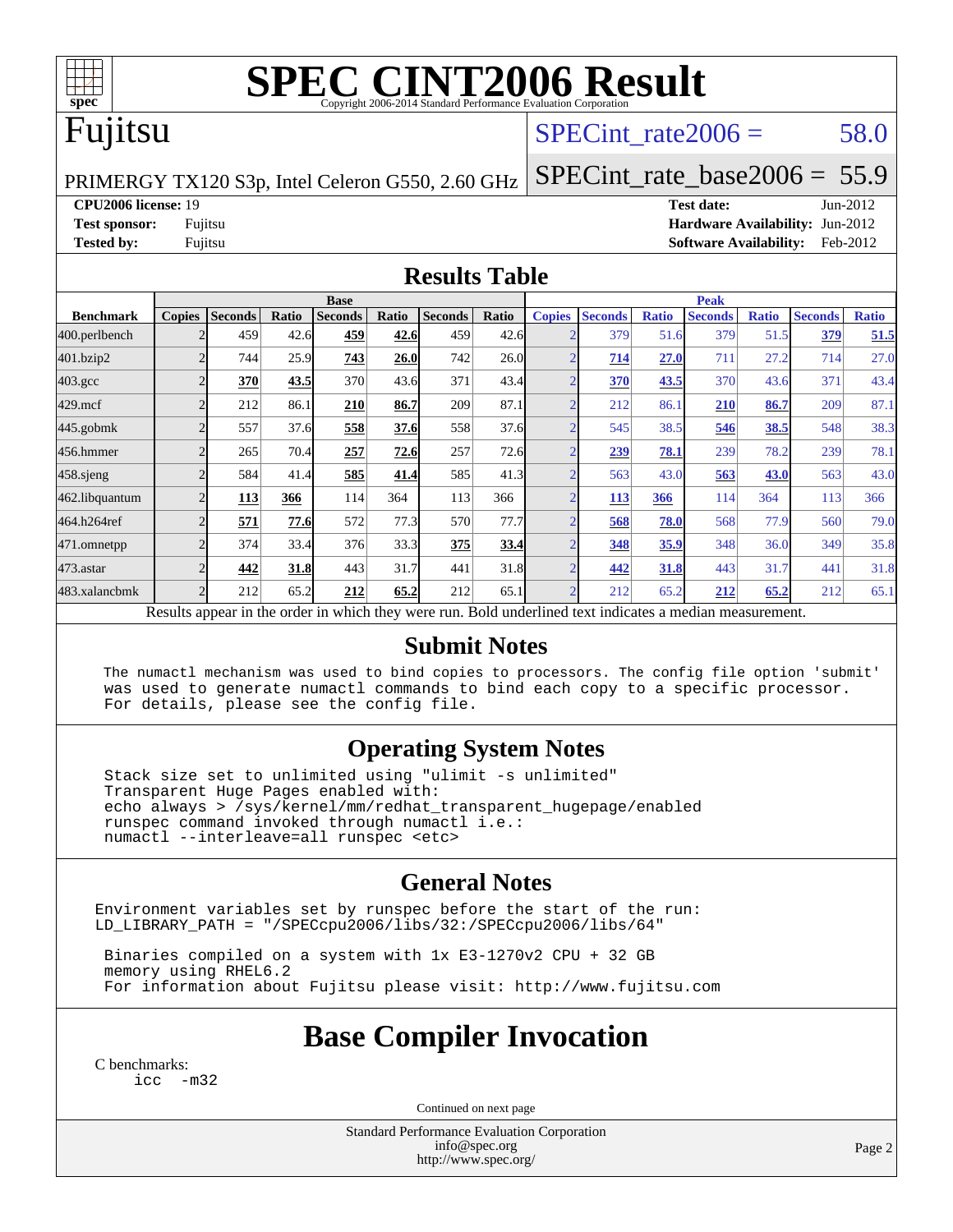| <b>SPEC CINT2006 Result</b><br>spec <sup>®</sup><br>Copyright 2006-2014 Standard Performance Evaluation Corporation                              |                                                                                                                 |  |  |  |  |  |
|--------------------------------------------------------------------------------------------------------------------------------------------------|-----------------------------------------------------------------------------------------------------------------|--|--|--|--|--|
| Fujitsu                                                                                                                                          | $SPECint_rate2006 =$<br>58.0                                                                                    |  |  |  |  |  |
| PRIMERGY TX120 S3p, Intel Celeron G550, 2.60 GHz                                                                                                 | $SPECint_rate_base2006 = 55.9$                                                                                  |  |  |  |  |  |
| CPU2006 license: 19<br><b>Test sponsor:</b><br>Fujitsu<br><b>Tested by:</b><br>Fujitsu                                                           | <b>Test date:</b><br>$Jun-2012$<br>Hardware Availability: Jun-2012<br><b>Software Availability:</b><br>Feb-2012 |  |  |  |  |  |
| <b>Base Compiler Invocation (Continued)</b>                                                                                                      |                                                                                                                 |  |  |  |  |  |
| $C_{++}$ benchmarks:<br>icpc -m32                                                                                                                |                                                                                                                 |  |  |  |  |  |
| <b>Base Portability Flags</b>                                                                                                                    |                                                                                                                 |  |  |  |  |  |
| 400.perlbench: -DSPEC_CPU_LINUX_IA32<br>462.libquantum: - DSPEC_CPU_LINUX<br>483.xalancbmk: -DSPEC_CPU_LINUX                                     |                                                                                                                 |  |  |  |  |  |
| <b>Base Optimization Flags</b>                                                                                                                   |                                                                                                                 |  |  |  |  |  |
| C benchmarks:<br>-xSSE4.2 -ipo -03 -no-prec-div -opt-prefetch -opt-mem-layout-trans=3                                                            |                                                                                                                 |  |  |  |  |  |
| $C_{++}$ benchmarks:<br>-xSSE4.2 -ipo -03 -no-prec-div -opt-prefetch -opt-mem-layout-trans=3<br>-Wl,-z, muldefs -L/opt/SmartHeap/lib -lsmartheap |                                                                                                                 |  |  |  |  |  |
| <b>Base Other Flags</b><br>C benchmarks:                                                                                                         |                                                                                                                 |  |  |  |  |  |
| 403.gcc: -Dalloca=_alloca                                                                                                                        |                                                                                                                 |  |  |  |  |  |
| <b>Peak Compiler Invocation</b><br>C benchmarks (except as noted below):<br>$-m32$<br>icc                                                        |                                                                                                                 |  |  |  |  |  |
| 400.perlbench: icc -m64                                                                                                                          |                                                                                                                 |  |  |  |  |  |
| 401.bzip2: icc -m64                                                                                                                              |                                                                                                                 |  |  |  |  |  |
| 456.hmmer: $\text{icc}$ -m64                                                                                                                     |                                                                                                                 |  |  |  |  |  |
| 458.sjeng: icc -m64                                                                                                                              |                                                                                                                 |  |  |  |  |  |
| $C_{++}$ benchmarks:<br>icpc -m32                                                                                                                |                                                                                                                 |  |  |  |  |  |
| Standard Performance Evaluation Corporation<br>info@spec.org<br>http://www.spec.org/                                                             | Page 3                                                                                                          |  |  |  |  |  |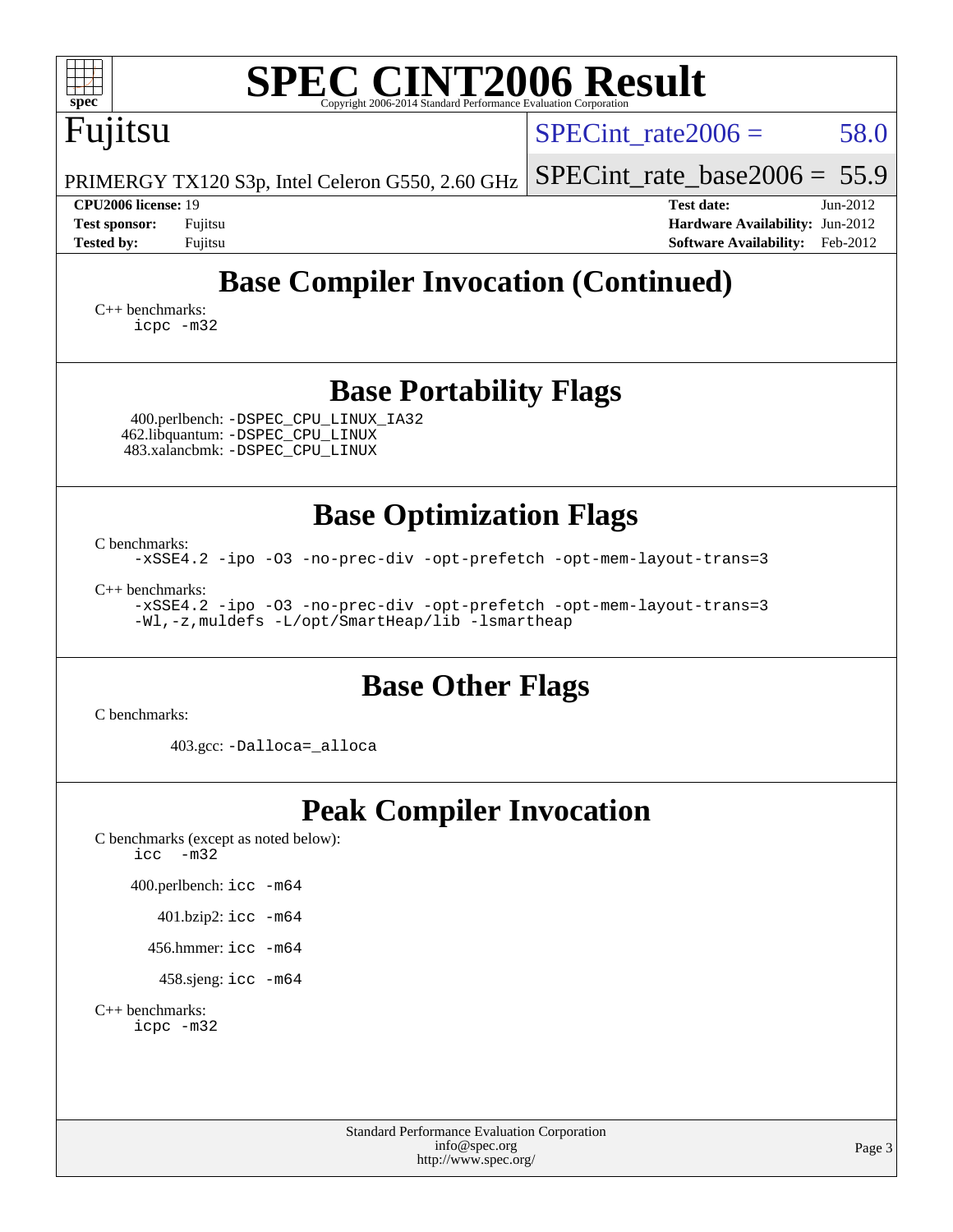

# **[SPEC CINT2006 Result](http://www.spec.org/auto/cpu2006/Docs/result-fields.html#SPECCINT2006Result)**

## Fujitsu

 $SPECint rate2006 = 58.0$ 

PRIMERGY TX120 S3p, Intel Celeron G550, 2.60 GHz

[SPECint\\_rate\\_base2006 =](http://www.spec.org/auto/cpu2006/Docs/result-fields.html#SPECintratebase2006) 55.9

**[CPU2006 license:](http://www.spec.org/auto/cpu2006/Docs/result-fields.html#CPU2006license)** 19 **[Test date:](http://www.spec.org/auto/cpu2006/Docs/result-fields.html#Testdate)** Jun-2012 **[Test sponsor:](http://www.spec.org/auto/cpu2006/Docs/result-fields.html#Testsponsor)** Fujitsu **[Hardware Availability:](http://www.spec.org/auto/cpu2006/Docs/result-fields.html#HardwareAvailability)** Jun-2012 **[Tested by:](http://www.spec.org/auto/cpu2006/Docs/result-fields.html#Testedby)** Fujitsu **Fugital Example 2012 [Software Availability:](http://www.spec.org/auto/cpu2006/Docs/result-fields.html#SoftwareAvailability)** Feb-2012

#### **[Peak Portability Flags](http://www.spec.org/auto/cpu2006/Docs/result-fields.html#PeakPortabilityFlags)**

 400.perlbench: [-DSPEC\\_CPU\\_LP64](http://www.spec.org/cpu2006/results/res2012q3/cpu2006-20120822-24275.flags.html#b400.perlbench_peakCPORTABILITY_DSPEC_CPU_LP64) [-DSPEC\\_CPU\\_LINUX\\_X64](http://www.spec.org/cpu2006/results/res2012q3/cpu2006-20120822-24275.flags.html#b400.perlbench_peakCPORTABILITY_DSPEC_CPU_LINUX_X64) 401.bzip2: [-DSPEC\\_CPU\\_LP64](http://www.spec.org/cpu2006/results/res2012q3/cpu2006-20120822-24275.flags.html#suite_peakCPORTABILITY401_bzip2_DSPEC_CPU_LP64) 456.hmmer: [-DSPEC\\_CPU\\_LP64](http://www.spec.org/cpu2006/results/res2012q3/cpu2006-20120822-24275.flags.html#suite_peakCPORTABILITY456_hmmer_DSPEC_CPU_LP64) 458.sjeng: [-DSPEC\\_CPU\\_LP64](http://www.spec.org/cpu2006/results/res2012q3/cpu2006-20120822-24275.flags.html#suite_peakCPORTABILITY458_sjeng_DSPEC_CPU_LP64) 462.libquantum: [-DSPEC\\_CPU\\_LINUX](http://www.spec.org/cpu2006/results/res2012q3/cpu2006-20120822-24275.flags.html#b462.libquantum_peakCPORTABILITY_DSPEC_CPU_LINUX) 483.xalancbmk: [-DSPEC\\_CPU\\_LINUX](http://www.spec.org/cpu2006/results/res2012q3/cpu2006-20120822-24275.flags.html#b483.xalancbmk_peakCXXPORTABILITY_DSPEC_CPU_LINUX)

## **[Peak Optimization Flags](http://www.spec.org/auto/cpu2006/Docs/result-fields.html#PeakOptimizationFlags)**

[C benchmarks](http://www.spec.org/auto/cpu2006/Docs/result-fields.html#Cbenchmarks):

 400.perlbench: [-xSSE4.2](http://www.spec.org/cpu2006/results/res2012q3/cpu2006-20120822-24275.flags.html#user_peakPASS2_CFLAGSPASS2_LDCFLAGS400_perlbench_f-xSSE42_f91528193cf0b216347adb8b939d4107)(pass 2) [-prof-gen](http://www.spec.org/cpu2006/results/res2012q3/cpu2006-20120822-24275.flags.html#user_peakPASS1_CFLAGSPASS1_LDCFLAGS400_perlbench_prof_gen_e43856698f6ca7b7e442dfd80e94a8fc)(pass 1) [-ipo](http://www.spec.org/cpu2006/results/res2012q3/cpu2006-20120822-24275.flags.html#user_peakPASS2_CFLAGSPASS2_LDCFLAGS400_perlbench_f-ipo)(pass 2) [-O3](http://www.spec.org/cpu2006/results/res2012q3/cpu2006-20120822-24275.flags.html#user_peakPASS2_CFLAGSPASS2_LDCFLAGS400_perlbench_f-O3)(pass 2) [-no-prec-div](http://www.spec.org/cpu2006/results/res2012q3/cpu2006-20120822-24275.flags.html#user_peakPASS2_CFLAGSPASS2_LDCFLAGS400_perlbench_f-no-prec-div)(pass 2) [-prof-use](http://www.spec.org/cpu2006/results/res2012q3/cpu2006-20120822-24275.flags.html#user_peakPASS2_CFLAGSPASS2_LDCFLAGS400_perlbench_prof_use_bccf7792157ff70d64e32fe3e1250b55)(pass 2) [-auto-ilp32](http://www.spec.org/cpu2006/results/res2012q3/cpu2006-20120822-24275.flags.html#user_peakCOPTIMIZE400_perlbench_f-auto-ilp32)  $401.bzip2: -xSSE4.2(pass 2) -prof-qen(pass 1) -ipo(pass 2)$  $401.bzip2: -xSSE4.2(pass 2) -prof-qen(pass 1) -ipo(pass 2)$  $401.bzip2: -xSSE4.2(pass 2) -prof-qen(pass 1) -ipo(pass 2)$  $401.bzip2: -xSSE4.2(pass 2) -prof-qen(pass 1) -ipo(pass 2)$  $401.bzip2: -xSSE4.2(pass 2) -prof-qen(pass 1) -ipo(pass 2)$ [-O3](http://www.spec.org/cpu2006/results/res2012q3/cpu2006-20120822-24275.flags.html#user_peakPASS2_CFLAGSPASS2_LDCFLAGS401_bzip2_f-O3)(pass 2) [-no-prec-div](http://www.spec.org/cpu2006/results/res2012q3/cpu2006-20120822-24275.flags.html#user_peakPASS2_CFLAGSPASS2_LDCFLAGS401_bzip2_f-no-prec-div)(pass 2) [-prof-use](http://www.spec.org/cpu2006/results/res2012q3/cpu2006-20120822-24275.flags.html#user_peakPASS2_CFLAGSPASS2_LDCFLAGS401_bzip2_prof_use_bccf7792157ff70d64e32fe3e1250b55)(pass 2) [-opt-prefetch](http://www.spec.org/cpu2006/results/res2012q3/cpu2006-20120822-24275.flags.html#user_peakCOPTIMIZE401_bzip2_f-opt-prefetch) [-auto-ilp32](http://www.spec.org/cpu2006/results/res2012q3/cpu2006-20120822-24275.flags.html#user_peakCOPTIMIZE401_bzip2_f-auto-ilp32) [-ansi-alias](http://www.spec.org/cpu2006/results/res2012q3/cpu2006-20120822-24275.flags.html#user_peakCOPTIMIZE401_bzip2_f-ansi-alias)  $403.\text{sec: basepeak}$  = yes  $429$ .mcf: basepeak = yes 445.gobmk: [-xSSE4.2](http://www.spec.org/cpu2006/results/res2012q3/cpu2006-20120822-24275.flags.html#user_peakPASS2_CFLAGSPASS2_LDCFLAGS445_gobmk_f-xSSE42_f91528193cf0b216347adb8b939d4107)(pass 2) [-prof-gen](http://www.spec.org/cpu2006/results/res2012q3/cpu2006-20120822-24275.flags.html#user_peakPASS1_CFLAGSPASS1_LDCFLAGS445_gobmk_prof_gen_e43856698f6ca7b7e442dfd80e94a8fc)(pass 1) [-prof-use](http://www.spec.org/cpu2006/results/res2012q3/cpu2006-20120822-24275.flags.html#user_peakPASS2_CFLAGSPASS2_LDCFLAGS445_gobmk_prof_use_bccf7792157ff70d64e32fe3e1250b55)(pass 2) [-ansi-alias](http://www.spec.org/cpu2006/results/res2012q3/cpu2006-20120822-24275.flags.html#user_peakCOPTIMIZE445_gobmk_f-ansi-alias) [-opt-mem-layout-trans=3](http://www.spec.org/cpu2006/results/res2012q3/cpu2006-20120822-24275.flags.html#user_peakCOPTIMIZE445_gobmk_f-opt-mem-layout-trans_a7b82ad4bd7abf52556d4961a2ae94d5) 456.hmmer: [-xSSE4.2](http://www.spec.org/cpu2006/results/res2012q3/cpu2006-20120822-24275.flags.html#user_peakCOPTIMIZE456_hmmer_f-xSSE42_f91528193cf0b216347adb8b939d4107) [-ipo](http://www.spec.org/cpu2006/results/res2012q3/cpu2006-20120822-24275.flags.html#user_peakCOPTIMIZE456_hmmer_f-ipo) [-O3](http://www.spec.org/cpu2006/results/res2012q3/cpu2006-20120822-24275.flags.html#user_peakCOPTIMIZE456_hmmer_f-O3) [-no-prec-div](http://www.spec.org/cpu2006/results/res2012q3/cpu2006-20120822-24275.flags.html#user_peakCOPTIMIZE456_hmmer_f-no-prec-div) [-unroll2](http://www.spec.org/cpu2006/results/res2012q3/cpu2006-20120822-24275.flags.html#user_peakCOPTIMIZE456_hmmer_f-unroll_784dae83bebfb236979b41d2422d7ec2) [-auto-ilp32](http://www.spec.org/cpu2006/results/res2012q3/cpu2006-20120822-24275.flags.html#user_peakCOPTIMIZE456_hmmer_f-auto-ilp32)

 458.sjeng: [-xSSE4.2](http://www.spec.org/cpu2006/results/res2012q3/cpu2006-20120822-24275.flags.html#user_peakPASS2_CFLAGSPASS2_LDCFLAGS458_sjeng_f-xSSE42_f91528193cf0b216347adb8b939d4107)(pass 2) [-prof-gen](http://www.spec.org/cpu2006/results/res2012q3/cpu2006-20120822-24275.flags.html#user_peakPASS1_CFLAGSPASS1_LDCFLAGS458_sjeng_prof_gen_e43856698f6ca7b7e442dfd80e94a8fc)(pass 1) [-ipo](http://www.spec.org/cpu2006/results/res2012q3/cpu2006-20120822-24275.flags.html#user_peakPASS2_CFLAGSPASS2_LDCFLAGS458_sjeng_f-ipo)(pass 2) [-O3](http://www.spec.org/cpu2006/results/res2012q3/cpu2006-20120822-24275.flags.html#user_peakPASS2_CFLAGSPASS2_LDCFLAGS458_sjeng_f-O3)(pass 2) [-no-prec-div](http://www.spec.org/cpu2006/results/res2012q3/cpu2006-20120822-24275.flags.html#user_peakPASS2_CFLAGSPASS2_LDCFLAGS458_sjeng_f-no-prec-div)(pass 2) [-prof-use](http://www.spec.org/cpu2006/results/res2012q3/cpu2006-20120822-24275.flags.html#user_peakPASS2_CFLAGSPASS2_LDCFLAGS458_sjeng_prof_use_bccf7792157ff70d64e32fe3e1250b55)(pass 2) [-unroll4](http://www.spec.org/cpu2006/results/res2012q3/cpu2006-20120822-24275.flags.html#user_peakCOPTIMIZE458_sjeng_f-unroll_4e5e4ed65b7fd20bdcd365bec371b81f) [-auto-ilp32](http://www.spec.org/cpu2006/results/res2012q3/cpu2006-20120822-24275.flags.html#user_peakCOPTIMIZE458_sjeng_f-auto-ilp32)

 $462$ .libquantum: basepeak = yes

 464.h264ref: [-xSSE4.2](http://www.spec.org/cpu2006/results/res2012q3/cpu2006-20120822-24275.flags.html#user_peakPASS2_CFLAGSPASS2_LDCFLAGS464_h264ref_f-xSSE42_f91528193cf0b216347adb8b939d4107)(pass 2) [-prof-gen](http://www.spec.org/cpu2006/results/res2012q3/cpu2006-20120822-24275.flags.html#user_peakPASS1_CFLAGSPASS1_LDCFLAGS464_h264ref_prof_gen_e43856698f6ca7b7e442dfd80e94a8fc)(pass 1) [-ipo](http://www.spec.org/cpu2006/results/res2012q3/cpu2006-20120822-24275.flags.html#user_peakPASS2_CFLAGSPASS2_LDCFLAGS464_h264ref_f-ipo)(pass 2) [-O3](http://www.spec.org/cpu2006/results/res2012q3/cpu2006-20120822-24275.flags.html#user_peakPASS2_CFLAGSPASS2_LDCFLAGS464_h264ref_f-O3)(pass 2) [-no-prec-div](http://www.spec.org/cpu2006/results/res2012q3/cpu2006-20120822-24275.flags.html#user_peakPASS2_CFLAGSPASS2_LDCFLAGS464_h264ref_f-no-prec-div)(pass 2) [-prof-use](http://www.spec.org/cpu2006/results/res2012q3/cpu2006-20120822-24275.flags.html#user_peakPASS2_CFLAGSPASS2_LDCFLAGS464_h264ref_prof_use_bccf7792157ff70d64e32fe3e1250b55)(pass 2) [-unroll2](http://www.spec.org/cpu2006/results/res2012q3/cpu2006-20120822-24275.flags.html#user_peakCOPTIMIZE464_h264ref_f-unroll_784dae83bebfb236979b41d2422d7ec2) [-ansi-alias](http://www.spec.org/cpu2006/results/res2012q3/cpu2006-20120822-24275.flags.html#user_peakCOPTIMIZE464_h264ref_f-ansi-alias)

[C++ benchmarks:](http://www.spec.org/auto/cpu2006/Docs/result-fields.html#CXXbenchmarks)

 471.omnetpp: [-xSSE4.2](http://www.spec.org/cpu2006/results/res2012q3/cpu2006-20120822-24275.flags.html#user_peakPASS2_CXXFLAGSPASS2_LDCXXFLAGS471_omnetpp_f-xSSE42_f91528193cf0b216347adb8b939d4107)(pass 2) [-prof-gen](http://www.spec.org/cpu2006/results/res2012q3/cpu2006-20120822-24275.flags.html#user_peakPASS1_CXXFLAGSPASS1_LDCXXFLAGS471_omnetpp_prof_gen_e43856698f6ca7b7e442dfd80e94a8fc)(pass 1) [-ipo](http://www.spec.org/cpu2006/results/res2012q3/cpu2006-20120822-24275.flags.html#user_peakPASS2_CXXFLAGSPASS2_LDCXXFLAGS471_omnetpp_f-ipo)(pass 2) [-O3](http://www.spec.org/cpu2006/results/res2012q3/cpu2006-20120822-24275.flags.html#user_peakPASS2_CXXFLAGSPASS2_LDCXXFLAGS471_omnetpp_f-O3)(pass 2) [-no-prec-div](http://www.spec.org/cpu2006/results/res2012q3/cpu2006-20120822-24275.flags.html#user_peakPASS2_CXXFLAGSPASS2_LDCXXFLAGS471_omnetpp_f-no-prec-div)(pass 2) [-prof-use](http://www.spec.org/cpu2006/results/res2012q3/cpu2006-20120822-24275.flags.html#user_peakPASS2_CXXFLAGSPASS2_LDCXXFLAGS471_omnetpp_prof_use_bccf7792157ff70d64e32fe3e1250b55)(pass 2) [-ansi-alias](http://www.spec.org/cpu2006/results/res2012q3/cpu2006-20120822-24275.flags.html#user_peakCXXOPTIMIZE471_omnetpp_f-ansi-alias) [-opt-ra-region-strategy=block](http://www.spec.org/cpu2006/results/res2012q3/cpu2006-20120822-24275.flags.html#user_peakCXXOPTIMIZE471_omnetpp_f-opt-ra-region-strategy_a0a37c372d03933b2a18d4af463c1f69) [-Wl,-z,muldefs](http://www.spec.org/cpu2006/results/res2012q3/cpu2006-20120822-24275.flags.html#user_peakEXTRA_LDFLAGS471_omnetpp_link_force_multiple1_74079c344b956b9658436fd1b6dd3a8a) [-L/opt/SmartHeap/lib -lsmartheap](http://www.spec.org/cpu2006/results/res2012q3/cpu2006-20120822-24275.flags.html#user_peakEXTRA_LIBS471_omnetpp_SmartHeap_1046f488ce4b4d9d2689b01742ccb999)

473.astar: basepeak = yes

Continued on next page

Standard Performance Evaluation Corporation [info@spec.org](mailto:info@spec.org) <http://www.spec.org/>